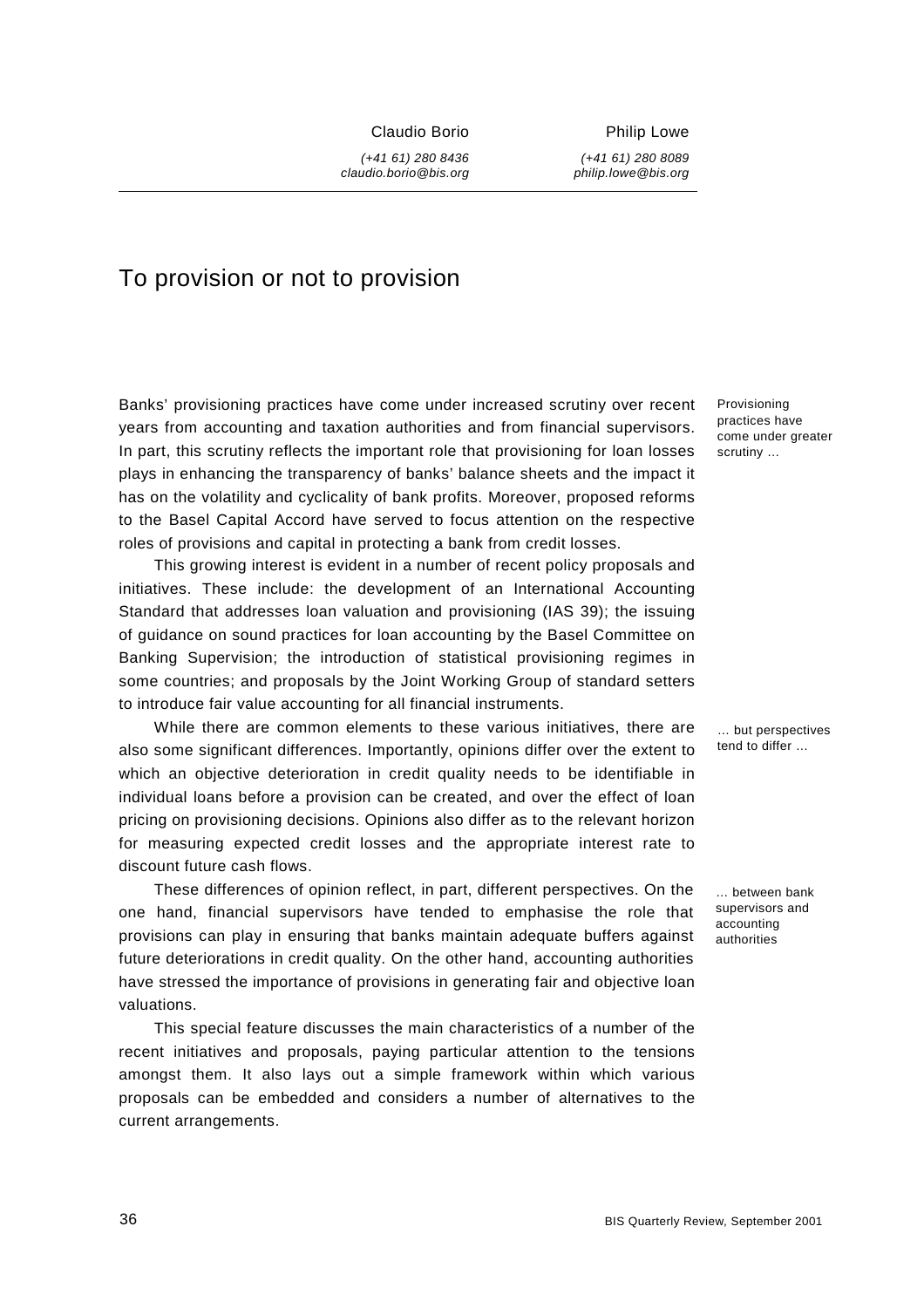## Provisions: issues and policy initiatives

Typically, the creation of a provision (or allowance) for impaired loans leads to a charge to the bank's current profits. It also leads to a writedown in the net asset value of the bank, most often through a reduction in the measured value of loans. In principle, provisioning should lead to a more accurate picture of both a bank's earnings and its assets than would be the case if all loans were measured at their outstanding value.

The way in which provisioning is actually conducted varies considerably around the world, although accounting practices commonly distinguish between specific and general provisions. Specific provisions are normally made against losses on individually assessed loans, while general provisions are made against portfolios of loans.

A basic accounting principle that applies in most countries is that financial statements should reflect the outcome of events that took place before the balance sheet date, and should not attempt to reflect events that have not yet occurred. This principle makes it difficult for a bank to create a specific provision against an individual loan unless there is verifiable evidence that a loss is "probable". As a result, specific provisions tend to be backward-looking.

General provisions can be more forward-looking, although there is significant variation across countries. In some countries, banks have been able to base general provisions on their own statistical models of the average losses that are expected due to the non-repayment of contracted amounts. In principle, these models can take account of likely future developments, including business cycle effects. In other countries, the rules are more restrictive and can be thought of as analogous to those governing specific provisions, except that the credit evaluation is done on the basis of a portfolio, rather than on a loan by loan basis. In general, bank supervisors have been more supportive of liberal general provisioning regimes than have accounting and securities authorities. In a number of countries, supervisors have been instrumental in banks increasing their general provisions during periods of deterioration in the credit quality of loan portfolios.

One rationale for the generally backward-looking nature of provisioning rules is that they limit the scope for bank management to manipulate a bank's accounts, either to minimise taxation or to obscure fluctuations in underlying earnings. However, these rules also mean that provisions typically increase in an economic downturn and only after a significant deterioration in credit quality has already occurred (Graph 1). This pattern is a major factor driving the strongly procyclical nature of recorded bank profits. Moreover, it can be seen as contributing to the overall cyclicality of the financial system and the macroeconomy more generally.<sup>1</sup>

Specific provisions tend to be backwardlooking …

… while the approach to general provisions varies considerably across countries

Backward-looking rules reduce potential manipulation but can contribute to financial cycles

<sup>1</sup> For a more detailed discussion of this issue, see Bank for International Settlements (2001), *71st Annual Report*, and C Borio, C Furfine and P Lowe (2001), "Procyclicality of the financial system and financial stability: issues and policy options", *BIS Papers No 1*, pp 1-57.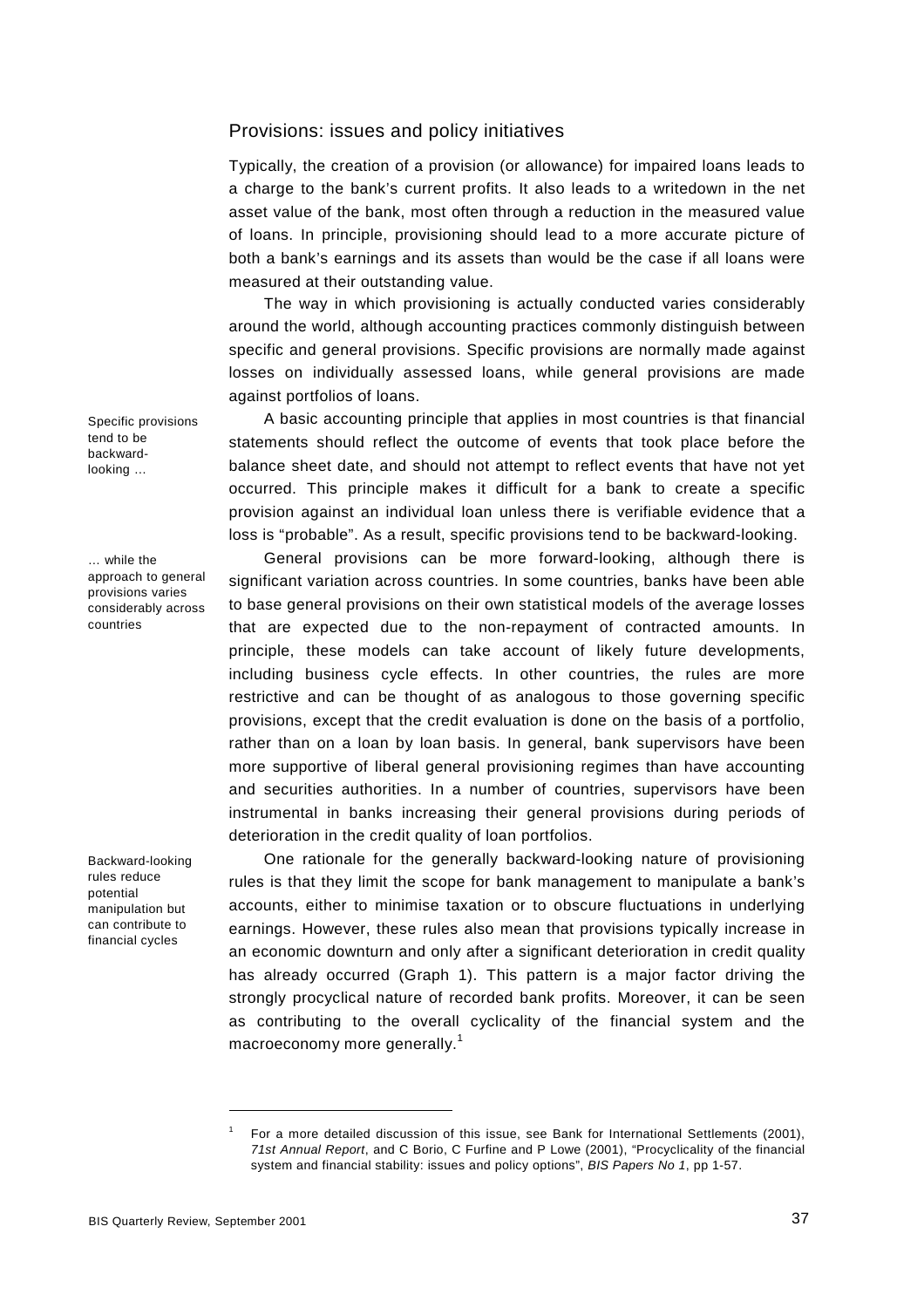

Over recent years, these different perspectives have been reflected in actual and proposed changes to both national and international accounting standards. Table 1 provides a stylised summary of how the various approaches differ in some key dimensions. Each of these approaches is discussed below.

## *IAS 39*

At the international level efforts have been under way for some time to narrow differences in the national treatment of provisions. The effort by the accounting profession has been undertaken under the auspices of the International Accounting Standards Board and is reflected in the development of International Accounting Standard 39 (IAS 39). Under this standard, loans would normally be carried at their outstanding value unless there is "objective evidence" of impairment.<sup>2</sup> When such evidence exists, the carrying value of a

Accounting standards require objective evidence of impairment …

<sup>2</sup> The standard came into effect at the beginning of 2001. Loans held for trading purposes and loans available for sale are to be measured at their fair value.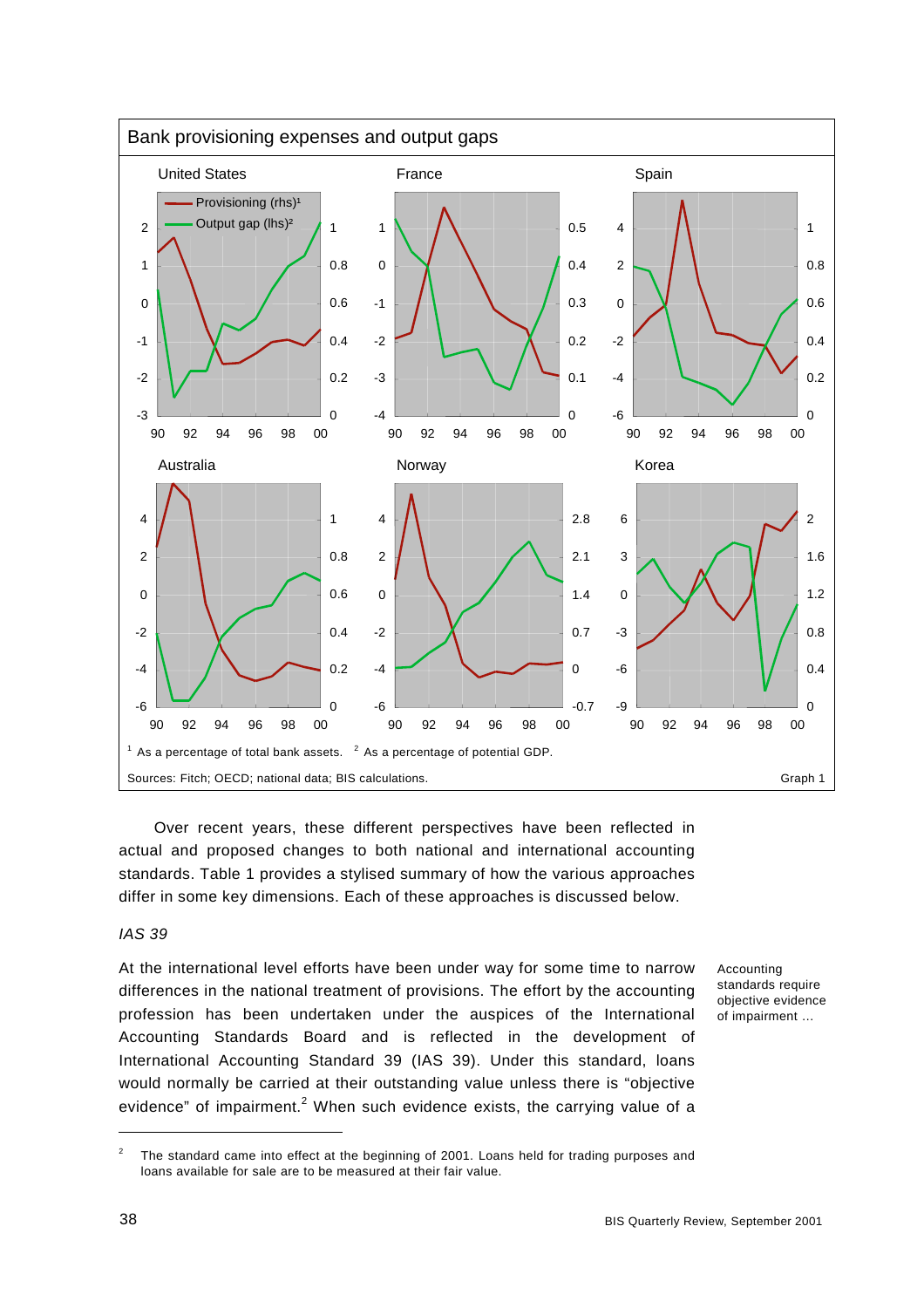loan should become the present value of the expected future cash flows discounted at the loan's original effective interest rate.<sup>3</sup> The difference between the outstanding value of the loan and this present discount value would then be charged to the income statement. In practice, this difference is called a provision (either general or specific) or an allowance.

… limiting the scope for forwardlooking provisioning

The standard provides examples of what constitutes "objective evidence", with most of them being backward-looking. One possible exception is that the objective evidence test can be satisfied if a "historical pattern … indicates that the entire face value amount of a portfolio of accounts receivable will not be collected". Given that a bank is unlikely to expect that all loans will be repaid in full, this condition may allow the establishment of provisions on a similar basis to that currently used in some countries to determine general provisions.

#### *Fair value accounting*

An alternative approach is to adopt full fair value accounting for loans as part of a more general move to fair value accounting for all financial instruments. $^4$  This approach has recently been advocated by the Joint Working Group of standard setters (JWG).<sup>5</sup> If it were to be adopted, the notion of provisioning for impaired loans would most likely disappear. Instead, loans would be recorded directly at

| Approaches to provisioning and measuring expected losses |                                                                             |                                                                                        |                             |                                                     |
|----------------------------------------------------------|-----------------------------------------------------------------------------|----------------------------------------------------------------------------------------|-----------------------------|-----------------------------------------------------|
|                                                          | IAS $391$                                                                   | Fair value<br>accounting                                                               | Statistical<br>provisioning | Proposed capital<br>regulation<br>(expected losses) |
| Trigger                                                  | Objective evidence                                                          | No.                                                                                    | No.                         | <b>No</b>                                           |
| Horizon                                                  | Residual maturity<br>for impaired loans                                     | Residual maturity                                                                      | Average default<br>losses   | One year                                            |
| Discounting of cash flows                                | Discount expected<br>cash flow using<br>original effective<br>interest rate | <b>Discount</b><br>contracted cash<br>flows using market<br>interest rate <sup>2</sup> | No discounting              | No discounting                                      |
| Pricing taken into account                               | Yes                                                                         | Yes                                                                                    | No                          | No <sup>3</sup>                                     |
| Provision at origination                                 | No                                                                          | Possible                                                                               | Yes                         |                                                     |

<sup>1</sup> IAS 39 allows provisions on a portfolio basis provided that individual loans are not of significant size and have not been considered individually impaired. <sup>2</sup> Equivalently, expected cash flows can also be discounted at the expected rate of return required by the market.  $3$  The Basel Committee is considering allowing banks to take account of loan pricing in calculating expected losses in the retail portfolio. Table 1

- 4 Fair value is defined as the price that would be received if the loan were sold in an arm'slength exchange motivated by normal business considerations.
- 5 See Financial Instruments Joint Working Group of standard setters (2000), *Draft Standard and Basis for Conclusions*, International Accounting Standards Committee.

<sup>3</sup> If the loan has a variable interest rate, the effective rate is calculated using the current loan rate according to the contract. The effective interest rate is defined as the rate that exactly discounts the expected future cash flows to the outstanding value of the loan. In many cases, though, for loans originated by the bank the contracted cash flows are used in the calculation. The effect of this is to overstate the losses from impairment (see the box on page 44 for a simple example).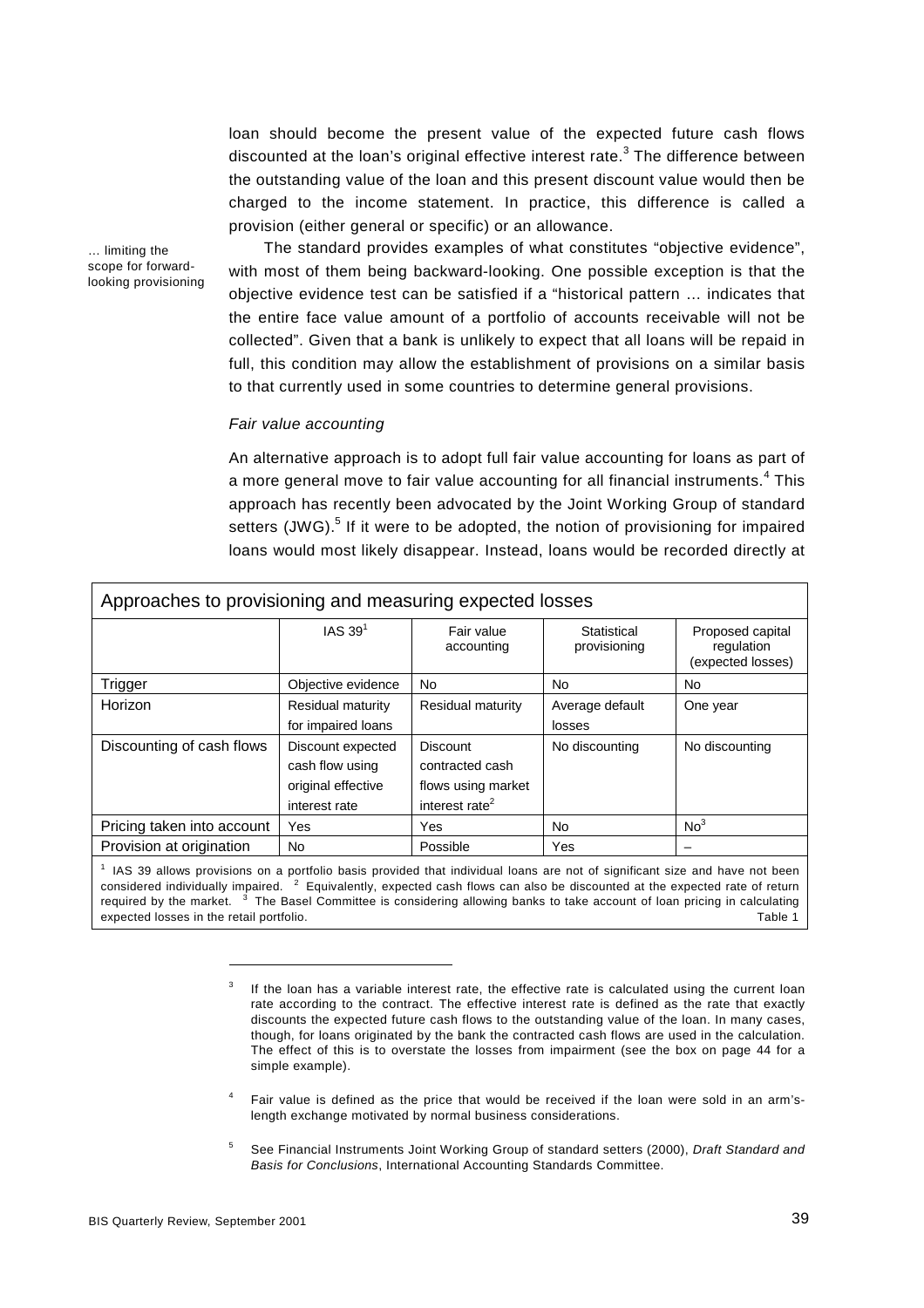their fair value with changes in fair value flowing through to a bank's income statement. Equivalently, one could retain provisioning, with provisions set to equal the difference between the outstanding value and the fair value of any loan.

This approach to loan valuation is clearly forward-looking. It is also often seen as objective, particularly given its reliance on market prices. However, where market prices do not exist, some subjectivity is inevitable given the need to estimate fair values using a pricing methodology. Key inputs into this process are likely to be the bank's estimate of the probability of default, as well as the appropriate market-based discount rate.

The JWG's proposals have generated substantial comment, particularly from within the banking industry. Many of the comments have expressed concern that fair value accounting will lead to a significant increase in the volatility of banks' reported profits. A related concern is that it could also increase the cyclicality of profits since the wave of optimism and underestimation of risk that is often associated with economic booms would be translated into an increase in the fair value of loans during good times. Conversely, any tendency by markets to overestimate risk in an economic downturn could artificially depress the fair value of loans in a recession. The end result could be an increase in the amplitude of the type of financial cycles that often lie at the root of financial instability.<sup>6</sup>

#### *Statistical/dynamic provisioning*

Another approach is for banks to base their general provisions on an estimate of the long-term average losses from defaults. This approach leads to comparatively higher levels of provisioning on loans with relatively high average default rates. This is despite the fact that the interest margin on such loans might be expected to cover the higher default rates (see below).

In some countries banks have been able to use their own estimates of default losses, and have even had the flexibility of adjusting their estimates for the state of the business cycle. In other countries financial supervisors have specified provisioning requirements for various types of loans.

Spain has perhaps moved furthest in this latter direction.<sup>7</sup> Under rules introduced last year banks are required to take a charge to their profits for a so-called statistical provision, with the magnitude of the charge varying across Fair value accounting is forward-looking …

… but it might increase the volatility and cyclicality of bank profits

**Statistical** provisioning can help reduce volatility ...

<sup>6</sup> See Borio et al (op cit) on this issue. In addition, a number of other concerns have been raised regarding the JWG's proposals. These include reservations about the conceptual grounds for valuing instruments that are held to maturity on the basis of market prices, the exclusion of intangible assets from the fair value calculations, the difficulty and cost of applying fair value principles to all financial instruments and the ability of users of financial statements to interpret accounts prepared on a fair value basis.

<sup>7</sup> For a fuller discussion of the Spanish approach, see R Poveda (2000), *Reform of the system of insolvency provisions*, Bank of Spain. See also S Fernández de Lis, J Martinez Pagés and J Saurina (2001), "Credit growth, problem loans and credit risk provisioning in Spain", *BIS Papers No 1*, pp 331-53. Commission Bancaire (2001), *Annual Report 2000*, also contains a discussion of the merits of statistical provisioning.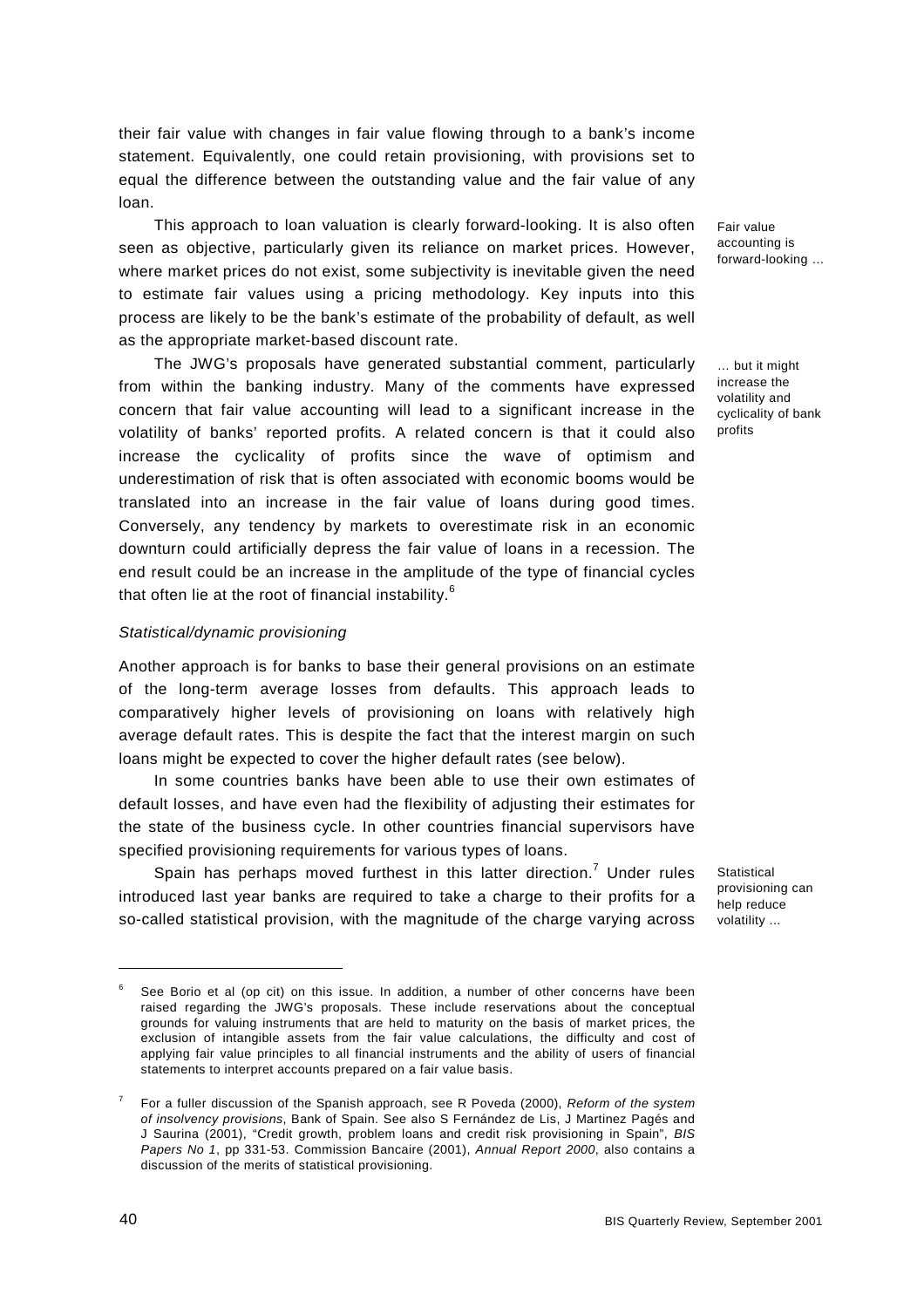types of loans.<sup>8</sup> Then, provided that the statistical fund is large enough, the charge for specific provisions that arises when loan impairment actually occurs (according to the standard definitions) is made against the statistical fund, rather than the current year's profits. The effect is to reduce year-to-year fluctuations in a bank's profits, with the provisioning charge being driven by average loss experience, not current experience.

Some supervisors see this approach as attractive, particularly given its effect on reducing the volatility of recorded bank profits. Moreover, they see it as contributing to the banking system building up financial buffers in good times that can be used to weather bad times. In contrast, accountants and many securities regulators tend to have a different view. They have argued that this form of provisioning can lead to the undervaluation of loans and to financial statements that fail to reflect the true volatility of a bank's profits. As such, it can make financial statements less transparent, increasing the difficulty that investors have in assessing the true health of a bank. A similar argument is sometimes levelled against the use of general provisions where these provisions are not used to cover the recognisable impairment of specific portfolios.

## *Provisions and capital*

The treatment of provisions for purposes of bank capital regulation has also been a topic of considerable interest in recent times.

Under current rules, some general provisions can be included in Tier 2 capital (up to a limit of 1.25% of risk-weighted assets). Moreover, under the proposed revisions to the Basel Capital Accord, capital charges under the internal ratings-based approach are calibrated to cover both expected and unexpected losses, where the expected loss is defined as the probability of default over the next year multiplied by the loss in the event of default.

The banking industry has generally been critical of this approach, particularly given the view that the role of capital is to protect a bank from unexpected losses, rather than from losses in value that have already occurred due to deterioration in borrower quality. The industry has also noted that the expected loss concept used for capital purposes differs significantly from that which underlies the provisioning regime in IAS 39. For example, under the definition used by bank regulators, all commercial loans have an expected loss (regardless of pricing) while under IAS 39 losses are only recognised on loans that satisfy the impairment test. A number of banks have argued that these different concepts can potentially distort banks' capital and provisioning decisions.

… but there are concerns about transparency

General provisions are an element of regulatory capital

Differences exist between supervisory and accounting concepts of loss

<sup>8</sup> Initially, the provisioning charges have been specified by the supervisor, although it is envisaged that eventually these could be related to a bank's internal ratings system. The statistical provisioning charge is not tax-deductible.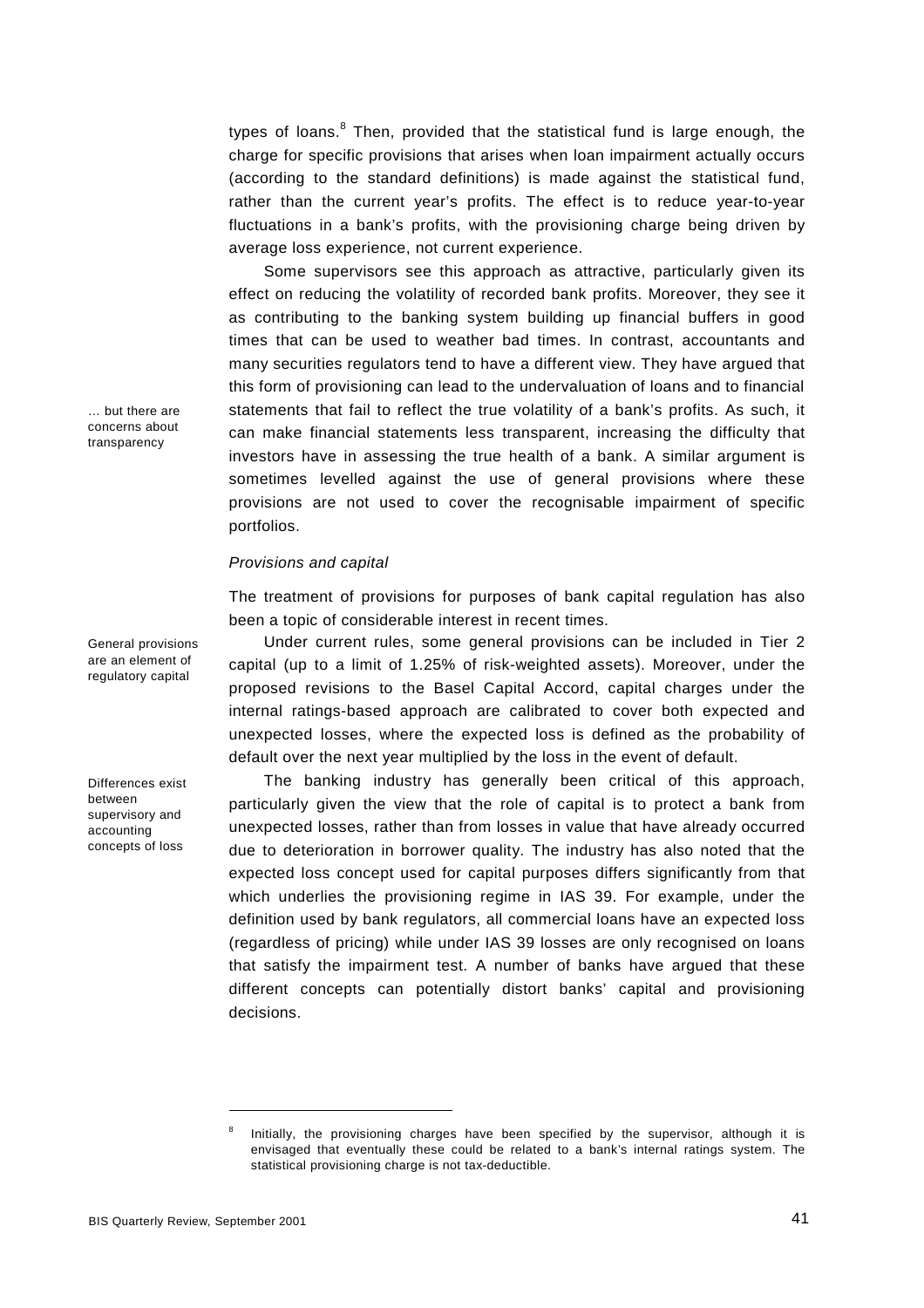## A simple framework

The different approaches to loan valuation and provisioning discussed above can perhaps be best understood as special cases of a more general approach.

To illustrate this, we begin by assuming that the value of a loan at any point in time can be represented by the present discounted value of the associated stream of future cash flows. There are two general approaches to conducting this calculation. The first is to discount the *contracted* cash flows using a *contracted* interest rate. The second is to discount the *expected* cash flows using an *expected* rate of return, rather than a contracted interest rate. In the usual situation in which there is a positive probability that the borrower will default, this expected rate of return is less than the contracted interest rate.

The former method is more commonly used, although obviously where the loan contract does not clearly specify the exact size and timing of all payments the second approach is more likely to be used. Both approaches, properly applied, should produce the same value (see the box).

Within each method the discount rate can be determined by the market or can be bank-specific. The discount rate can also be fixed at origination of the loan or it can reflect the current risk profile of the loan.

For simplicity, in what follows we discount expected cash flows at an expected rate of return and consider a loan with repayment of principal at maturity. Using this approach, the value of a loan can be represented by the following:

$$
V_t = \sum_j \frac{E(C_j)}{(1 + y_j)^{j-t}} \qquad j = t, ..., T
$$
 (1)

where E(C*j*) is the expected cash flows in period *j*, and *y* is the expected rate of return used to discount these cash flows. The expected cash flow in each period (ignoring operating costs) is given by the interest and principal payments that are due according to the loan contract, *less* the expected losses from non-repayment of these contracted amounts. Denoting these expected losses in period *j* as E(l*j*) and the contracted interest rate on the loan as *i*, and normalising the outstanding value of the loan to 1, equation (1) can be rewritten as:

$$
V_{t} = 1 + \sum_{j} \frac{E(i_{j} - y_{j})}{(1 + y_{j})^{j-t}} - \sum_{j} \frac{E(i_{j})}{(1 + y_{j})^{j-t}}
$$
(2)

Now the appropriate level of provisions can be thought of as the difference between the outstanding value of the loan and the present discounted value of the cash flows. Thus the level of provisions (P) can be given by:

$$
P_{t} = 1 - V_{t} = \sum_{j} \frac{E(i_{j})}{(1 + y_{j})^{j-t}} - \sum_{j} \frac{E(i_{j} - y_{j})}{(1 + y_{j})^{j-t}}
$$
(3)

Loans can be valued on the basis of discounted cash flows …

… although discounting can be conducted in various ways

One approach is to discount expected cash flows using an expected rate of return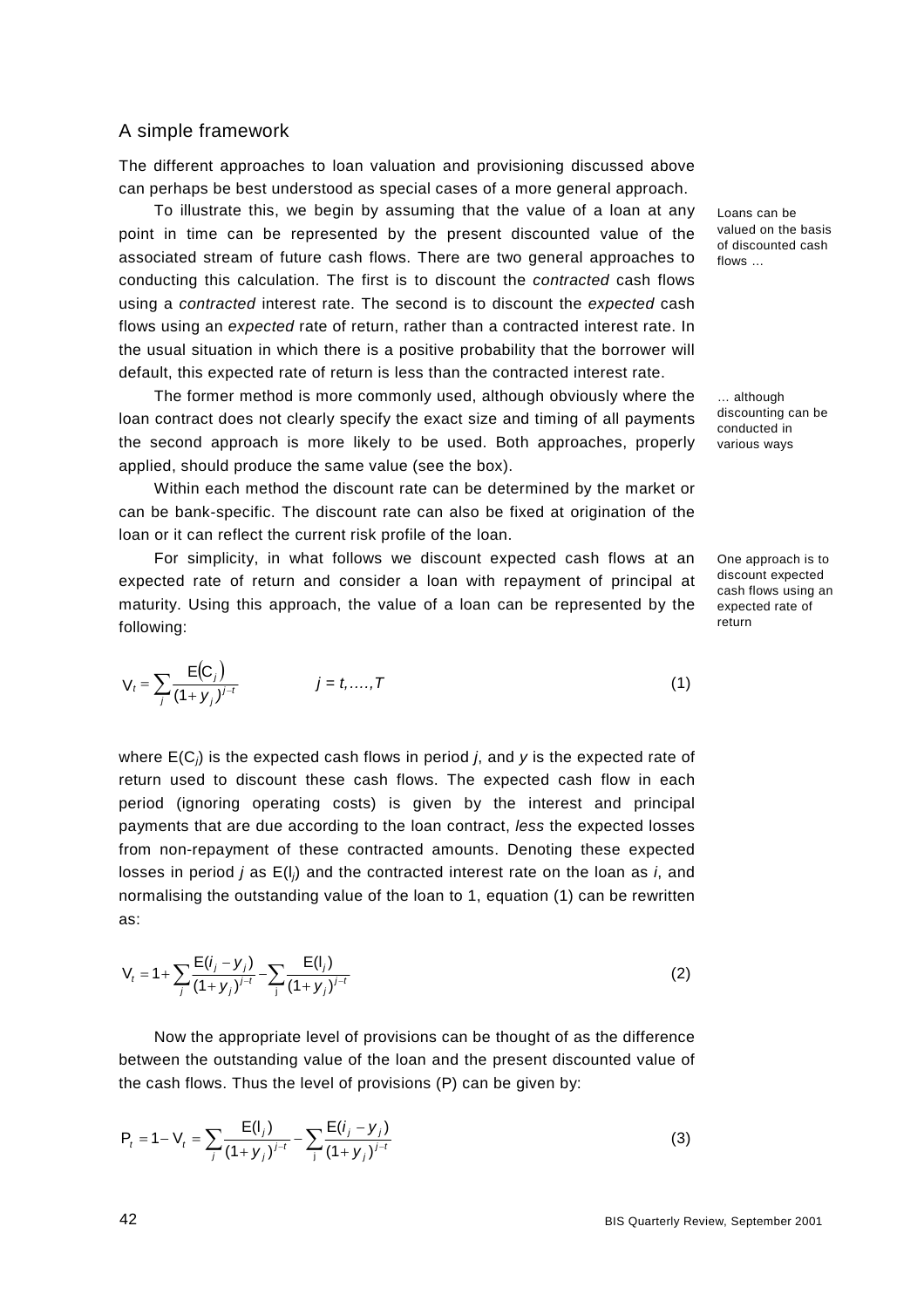At least conceptually, a provision is required if …

The first term on the right-hand side is the present discounted value of expected losses arising from the non-repayment of contracted amounts. The second term is the present discounted value of the differential between the contracted loan rate and the expected rate of return used to discount the cash flows. This differential is sometimes referred to as the interest rate margin. This suggests that, in principle, provisions can be thought of as the difference between the present discounted value of expected losses and the present discounted value of margin income. It is important to note that this difference could be either positive or negative.

In what follows we refer to this difference as the *embedded* gain or loss in the bank's portfolio. It is useful to distinguish this concept of loss from that of the *expected* loss, which we use here to refer to the discounted value of the expected loss from the non-repayment of amounts due. Using this terminology, a loan could have a large embedded gain, while still having a large expected loss. This would occur if the interest margin on a high-risk loan more than covered the expected losses from default.

This general approach suggests that, in principle, the creation of a provision is appropriate in three different cases.

The first case is where a loan is mispriced at origination, in the sense that the present discounted value of expected losses differs from the present discounted value of margin income. Such a situation could arise, for example, if a bank underpriced a loan for purposes of maintaining market share or cementing a relationship with the borrower. Conversely, if a bank were able to exercise market power and set a loan rate above the market rate, the value of the loan would exceed the outstanding amount (provided that discounting was conducted at the market rate). At least conceptually, in the latter situation a negative provision would be appropriate.

The second case is where the credit standing of the borrower changes after origination (leading to a change in the present discounted value of expected losses) but where the pricing of the loan remains fixed. Changes in credit quality can be in either direction, so that both embedded gains and losses are possible. Accordingly, provisions could again be either negative or positive.

The third case is where the differential between the lending rate and the discount rate changes, but the expected loss profile of the borrower remains fixed. This situation arises if the discount rate is allowed to change through time, such as in response to changes in market rates. Such movements generate either gains or losses for the bank (provided that the loan rate does not also move) and this would be recognised in the creation of a provision.

For *fair value accounting*, the discount rate used for valuation is that required by the market on a loan with the same risk characteristics of the loan being valued. If this discount rate is employed (and provisions are used to replicate fair value accounting within the context of a historical cost accounting system) a provision would be created in each of the three cases discussed

… a loan is mispriced at origination ...

… or the creditworthiness of the borrower changes ...

… or market interest rates change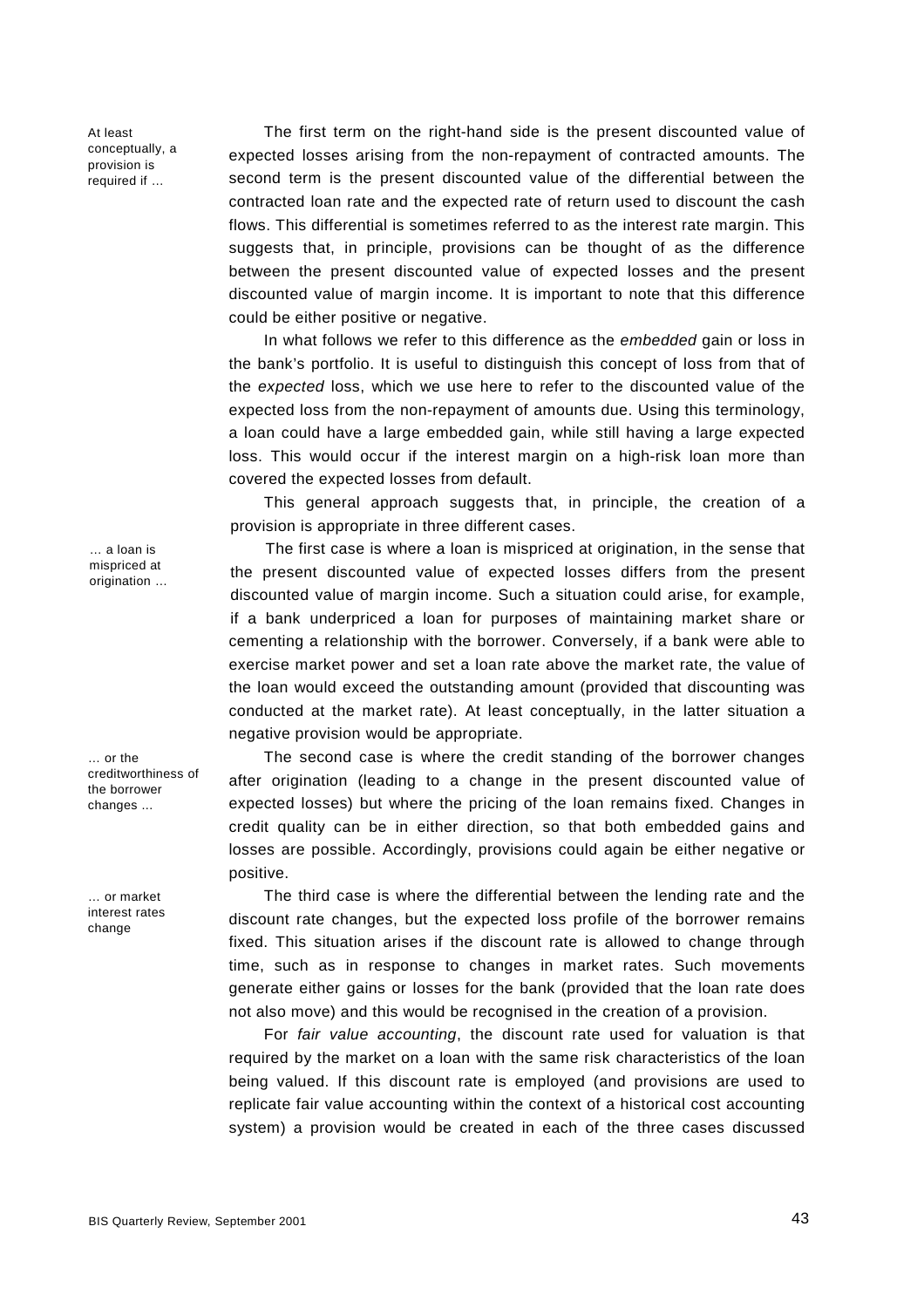## Loan valuation and provisioning: some examples

This box provides some simple examples of the different approaches to valuing loans and their implications for the level of provisions.

For simplicity we consider a one-year loan of \$100 on which all payments are due at the end of the year. The bank judges that there is a 98% probability that the loan will be repaid in full, and a 2% probability that the borrower will default, with the bank receiving nothing. We take the riskfree rate to be 7% and the risk premium for this type of loan as 0.8%. Accordingly, the bank should expect to earn a rate of return of 7.8%. This requires charging an interest rate of 10%.

The value of the loan can be obtained in two ways: discounting the contracted cash flows at a contracted interest rate (10%), and discounting the expected cash flows at the expected rate of return (7.8%). Both approaches give the same result.

$$
V_0 = \frac{\text{contracted cash flow}}{\text{contracted rate}} = \frac{110}{1.1} = 100
$$

$$
V_0 = \frac{\text{expected cash flow}}{\text{expected rate of return}} = \frac{110 \cdot 0.98}{1.078} = 100
$$

Now consider the value of the loan assuming that immediately after origination the probability of default rises to 5% and that independently the risk-free rate rises by 0.7%, so that the required rate of return is now 8.5%. If the interest rate on the loan could be renegotiated, the new contracted rate would need to be 14.21% to generate this required return. In principle, this required rate of return could be bank-specific or the market rate.

The value of the loan can again be calculated using the two approaches:

$$
V_0 = \frac{\text{contracted cash flow}}{\text{contracted rate (if the loan were renegotiated)}} = \frac{110}{1.1421} = 96.31
$$

$$
V_0 = \frac{\text{expected cash flow}}{\text{expected rate of return (if the loan were renegotiated)}} = \frac{110 \cdot 0.95}{1.085} = 96.31
$$

The appropriate provision is equal to  $100 - 96.31 = 3.69$ . If the required rate used to discount is a market rate, this provision could be thought of as that needed to generate the fair value of the loan.

An alternative approach would be to discount using the expected internal rate of return at origination (IAS 39). As discussed in the text, this approach eliminates changes in value arising from changes in market interest rates. It produces a loan value of:

$$
V_0 = \frac{\text{expected cash flow}}{\text{expected internal rate of return (at origination)}} = \frac{110 \times 0.95}{1.078} = 96.94
$$

Here, the provision would be equal to  $100 - 96.94 = 3.06$ , which is smaller than the provision needed to replicate fair value accounting. If the risk-free rate had fallen, instead of increasing, the reverse would have been the case.

Another alternative is to discount expected cash flows at the loan's contracted rate. This approach is preferred by a number of banks given that the contracted rate is directly observable. In this example, it produces a loan value of

$$
V_0 = \frac{\text{expected cash flow}}{\text{contracted rate (at orientation)}} = \frac{110 \cdot 0.95}{1.1} = 95.00
$$

and leads to an understatement of the value of the loan. Correspondingly, it generates a provision (5) that considerably exceeds the fair value provision.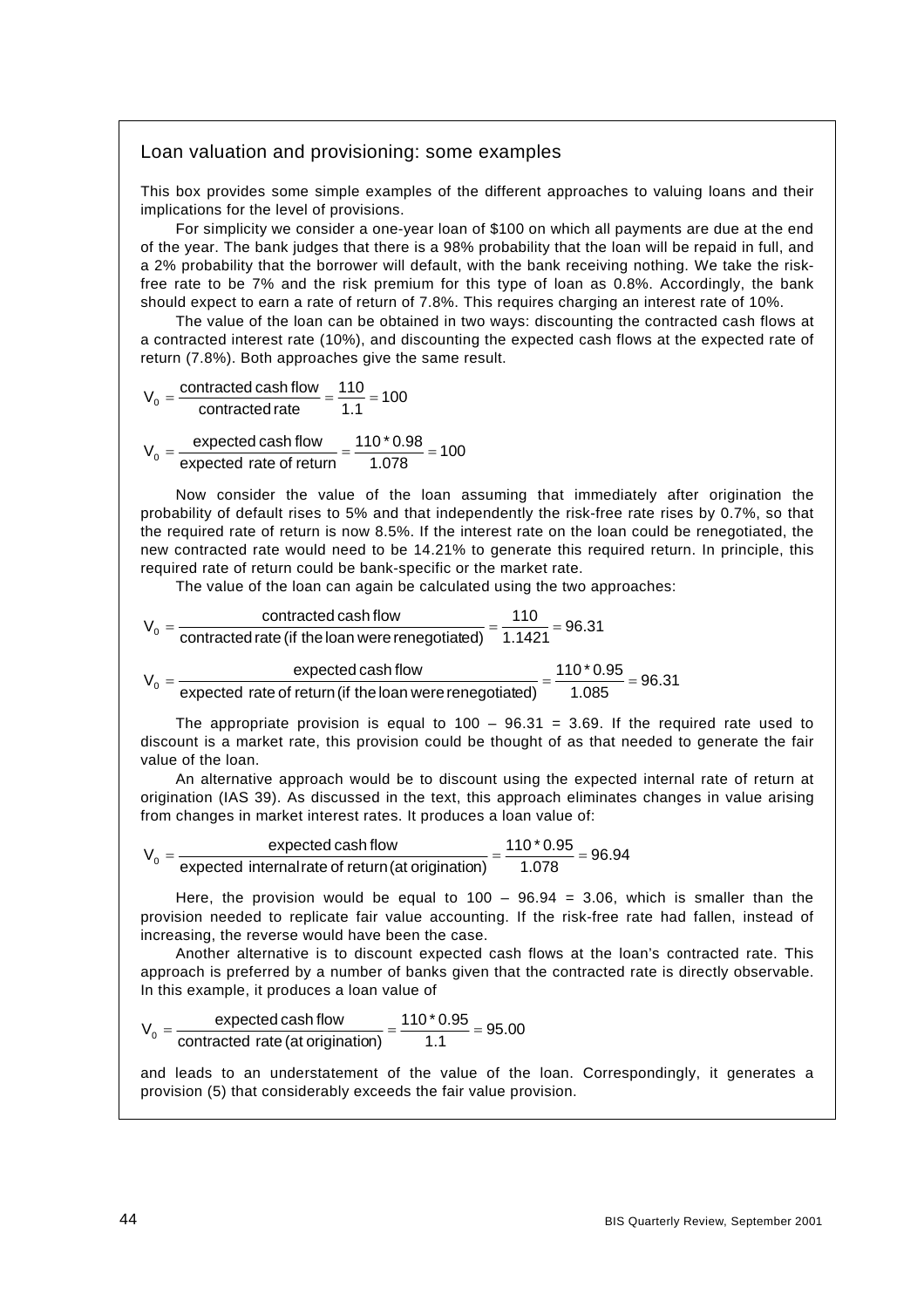above. In particular, provisions would be created for changes both in the credit quality of borrowers and in market interest rates.

In contrast, under IAS 39, the discount rate is fixed through time (at least for fixed rate loans) and so does not change with the credit quality of the borrower or movements in market rates. This means that IAS 39 differs from fair value accounting in three important ways. First, irrespective of how a loan is priced, a provision would not be created at origination. By discounting expected cash flows using the expected internal rate of return at origination, the initial value of the loan is, by construction, its face value. Second, a provision could never be negative, since provisions are only created on impaired loans, with improvements in credit quality not being recognised. Third, movements in market rates have no effect on the appropriate provision, since the discount rate does not move with changes in the market. The only possible exception to this is if movements in market rates lead to changes in the loan rate itself.

## Key observations and policy options

The above discussion suggests a number of key observations and policy options. These are discussed in turn below.

#### *Pricing matters in determining the level of provisions*

If the expected rate of return on a portfolio of loans equals the required rate of return, then the current value of the portfolio should equal its face value. There are neither embedded gains nor losses (ie the portfolio is "correctly" priced). Risk premia aside, this means that the current value and the face value of the loan will coincide if the interest margin covers the expected losses from default. If this condition is met, a writedown of the portfolio's carrying value through the creation of a provision would lead to the portfolio being valued at less than its discounted present value.

An important wrinkle arises in situations in which a bank anticipates that the expected losses on a portfolio of multi-year loans will change over time and prices the loans accordingly at a fixed rate. This situation might occur if default rates are subject to a "seasoning effect" or, alternatively, the bank expects economic conditions to deteriorate over time. In both cases, the interest received initially should more than cover the initial losses on the portfolio from default, with the excess interest income being "compensation" for the fact that, in expectation, loss rates will be higher in the future. This means that even though the loan is correctly priced at origination (and nothing unexpected occurs), provisioning in line with equation (3) is needed to ensure that the bank's profits, and the value of its assets, are not overstated during the period of low default experience.<sup>9</sup> In effect, this approach amounts to accruing interest

A provision is not required on a correctly priced loan

<sup>9</sup> If there is no time profile to the expected losses and nothing unexpected happens, margin income would exactly match the credit losses in each and every period. The credit losses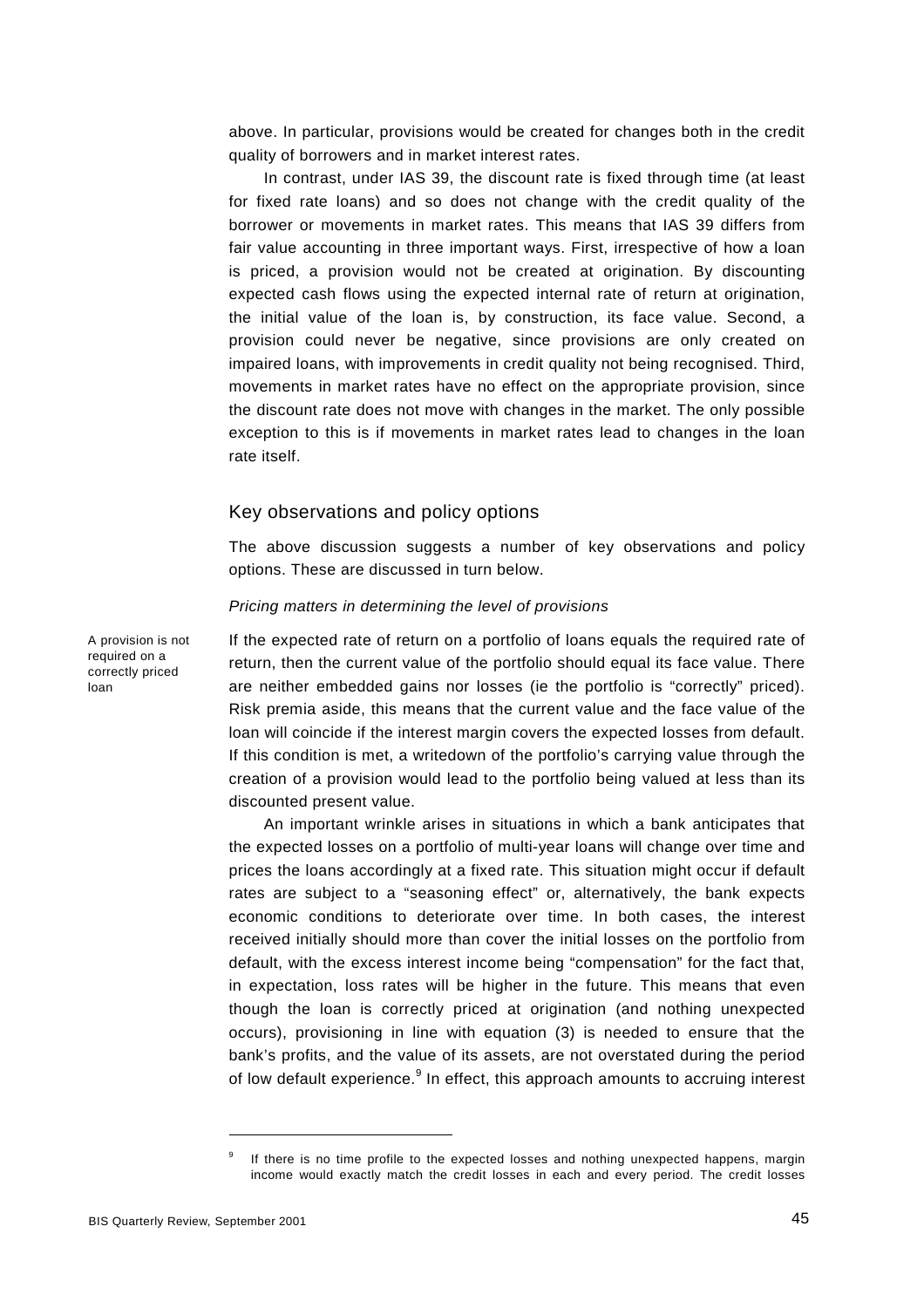at the effective yield rather than the contracted rate, although the way the accounts would be presented is clearly different.

## *Automatic provisioning at origination is problematic*

A provision at origination is only required if the initial expected rate of return is less than the "required" rate of return. Risk premia aside, this would only occur if the initial interest margin on the loan did not cover the expected losses from default. Given that a bank is unlikely to systematically make loans with an expected rate of return below the bank's own required rate of return (although in some cases the expected rate of return may be below the market rate), automatic provisioning on all loans at origination is problematic (see below).<sup>10</sup>

#### *The relevant horizon for provisioning is the life of the loan*

In determining the appropriate level of provisions, the relevant horizon is the residual maturity of the loan, not just the next year. This horizon will differ across types of loans and perhaps also through time. For many loans it will be longer than the one-year horizon that is often used for the purposes of determining a bank's capital.

#### *Provisions to cover expected losses for capital purposes?*

If provisions are set to cover embedded gains or losses, then the level of bank capital should be determined simply in relation to the potential for unexpected losses. However, to the extent that actual provisions deviate from the embedded losses given in equation (3), an adjustment to capital is required to cover the difference. This adjustment could be either positive or negative. Moreover, given the different concepts of loss being used for supervisory and accounting purposes, the required size of the adjustment is unlikely, save in exceptional circumstances, to equal the proposed adjustment to regulatory capital for expected losses.

Looking forward, one possibility worthy of exploration is a clearer treatment of the relationship between provisions and regulatory capital. Conceptually, the most obvious way of doing this would be to exclude general provisions from capital and to set provisions so that they cover an estimate of the net embedded loss in a bank's loan portfolio. Capital could then be calibrated with respect to the variability in those losses (their "unexpected" component). How this could be done in practice would very much depend on the precise methodology for estimating the embedded losses.

Provisions should cover embedded losses and capital should cover unexpected losses

would need to be recognised in the profit and loss statement, but net asset values would not need to be adjusted downwards through the creation of a provision.

It is sometimes argued that a provision should be created at origination even on correctly priced loans given that default can occur before the interest margin has been earned. However, provisioning is about expected outcomes, and it cannot be the case that loans are expected to systematically default before the payment of interest. The possibility of an unexpectedly high number of early defaults should be covered by capital.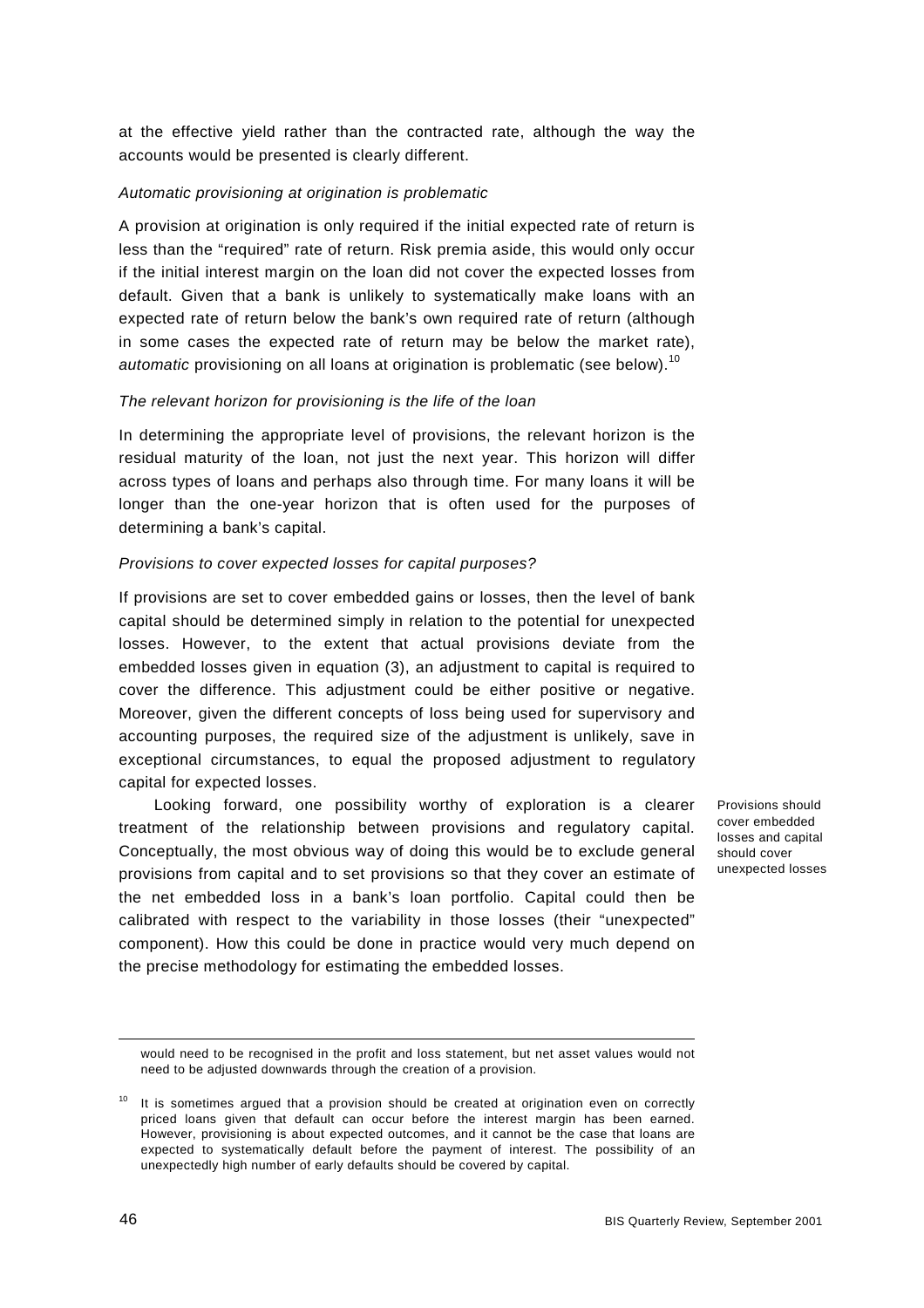## *Is forward-looking provisioning a viable alternative to fair value accounting for loans?*

As noted above, a move to fair value accounting for loans could add to the volatility and cyclicality of bank profits. Given this concern, one possible alternative, particularly for non-traded loans, is for banks to recognise changes in the credit quality of their loan portfolios through forward-looking provisioning, but not recognise changes in value that arise from movements in market interest rates.

One way of doing this would be to value all loans on the basis of the present discounted value of expected cash flows, with discounting at a rate fixed at origination. This could be seen as extending the valuation approach used in IAS 39 for "impaired loans" to the entire loan portfolio. The effect would be to record all loans at par at origination, but then to allow loan values to change through time in line with changes in the creditworthiness of the borrower (to the extent that loan terms do not also vary correspondingly). One consequence of this is that if a bank's internal rating of a borrower with a fixed rate loan declined after origination, a provision would be created even though the loan may not be impaired according to the current definition. Similarly, one could envisage negative provisions being created in cases in which the internal rating of a borrower improved after origination.

This approach involves subjectivity both in the assignment of borrowers to grades and in establishing the appropriate discount rate at origination. Arguably, however, the degree of subjectivity is no greater than that involved in calculating the fair value of a loan portfolio in situations where market prices do not exist - all the more so since under the New Basel Capital Accord a bank's internal rating system will be subject to validation by supervisors. Moreover, this approach could serve as a measured intermediate step along the path to full fair value accounting, allowing time for some of the more complex conceptual and practical issues to be resolved before passing judgment on its adoption.

Adopting this approach would leave unresolved the issue of how to account for changes in loan values arising from fluctuations in market interest rates, if this were deemed useful. In principle, one possibility would be to adjust the discount rate established at origination for movements in risk-free rates. This could give rise to both provisions for embedded credit losses and embedded interest rate losses.

#### *Dealing with the procyclicality of provisioning*

A final, yet important, issue is whether changes to provisioning practices could reduce the procyclicality of bank profits and the financial system more generally.

One point of view is that a move to forward-looking provisioning for the entire loan portfolio, as outlined above, would lead to credit losses being recognised earlier in an economic cycle, mitigating the large fall in bank profits that often occurs in an economic downturn. The earlier recognition of losses

All loans could be valued on a present discounted value basis …

… although this raises subjectivity concerns …

… and leaves unresolved the issue of interest rate risk

Forward-looking provisioning might reduce financial cycles …